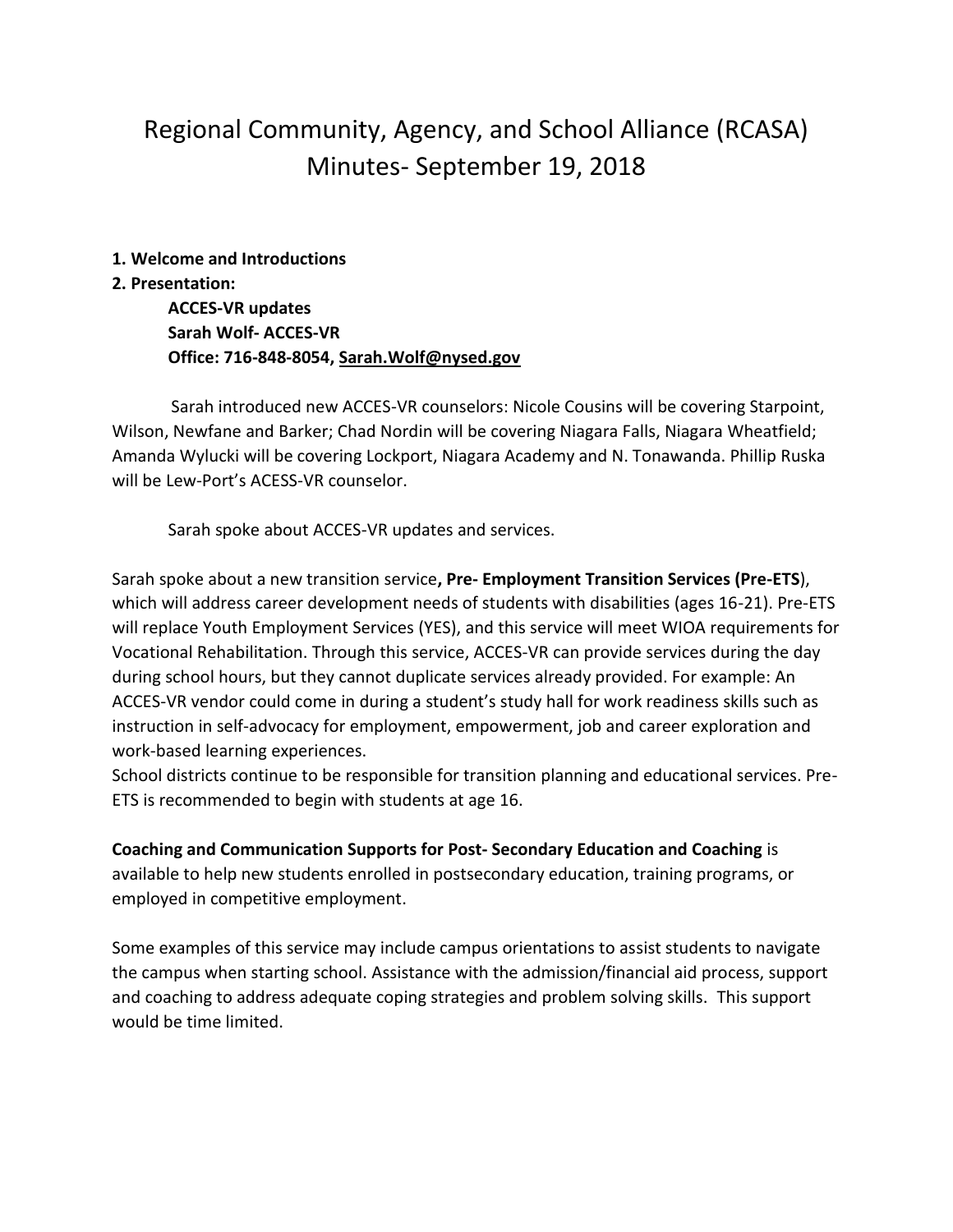ACESS-VR will also offer Work Based Learning supports at a limited basis. (Not 1:1 coaching). Supports would include where to punch in, who's the boss, educational coaching, help to navigate the workplace. This would be time limited support.

New grant will be coming out: Pre Employment in Transitional Services for Students with Disabilities. This would include services for students ages 14+.

**Request**: The goal for ACCES-VR participants is to "obtain a job". This is a process that may take a while depending on how long a student is in school and possibly a student may go through graduate school. ACCES-VR will now be getting credit for skills progression. To assist with this, ACCES-VR is asking that school transcripts go to ACCES-VR counselors for 11<sup>th</sup> and 12<sup>th</sup> graders.

Sarah does not want this to add more to anyone's work load. She is hoping that the student can go to their guidance office and request a copy of their transcript for their ACCES-VR counselors. Sarah stated that school transcripts are not required for the application process.

### **OPWDD**

# **Stephanie McLean Beathley Front Door Training Facilitator/ Transition Coordinator Office: (716) 608-2732, stephanie.e.mclean-beathley@opwdd.ny.gov**

Stephanie gave updates on Care Coordination. As of July 1, 2018, Medicaid Service Coordinators are now Care Managers and Care Coordinators depending on which Care Coordination they work for. There are two Care Coordination organizations in this region-Person Centered Services and Prime Care.

- If someone is new to eligibility with OPWDD, they still need to authorize this service through the Front Door.
- $\bullet$  There are now tiers that an individual is assigned: Tier  $1 -$  which is for individuals with the least needs; up to tier 4- which is for individuals with more medical and chronic conditions.

The Front Door Session schedule is out for Oct through December. Stephanie suggests that people sign up as quickly as possible if they need a session.

## **Kristin Garrasi is the Care Management Coordinator for OPWDD. She can be reached at 608- 2733 or [Kristen.r.garrasi@opwdd.ny.gov](mailto:Kristen.r.garrasi@opwdd.ny.gov)** .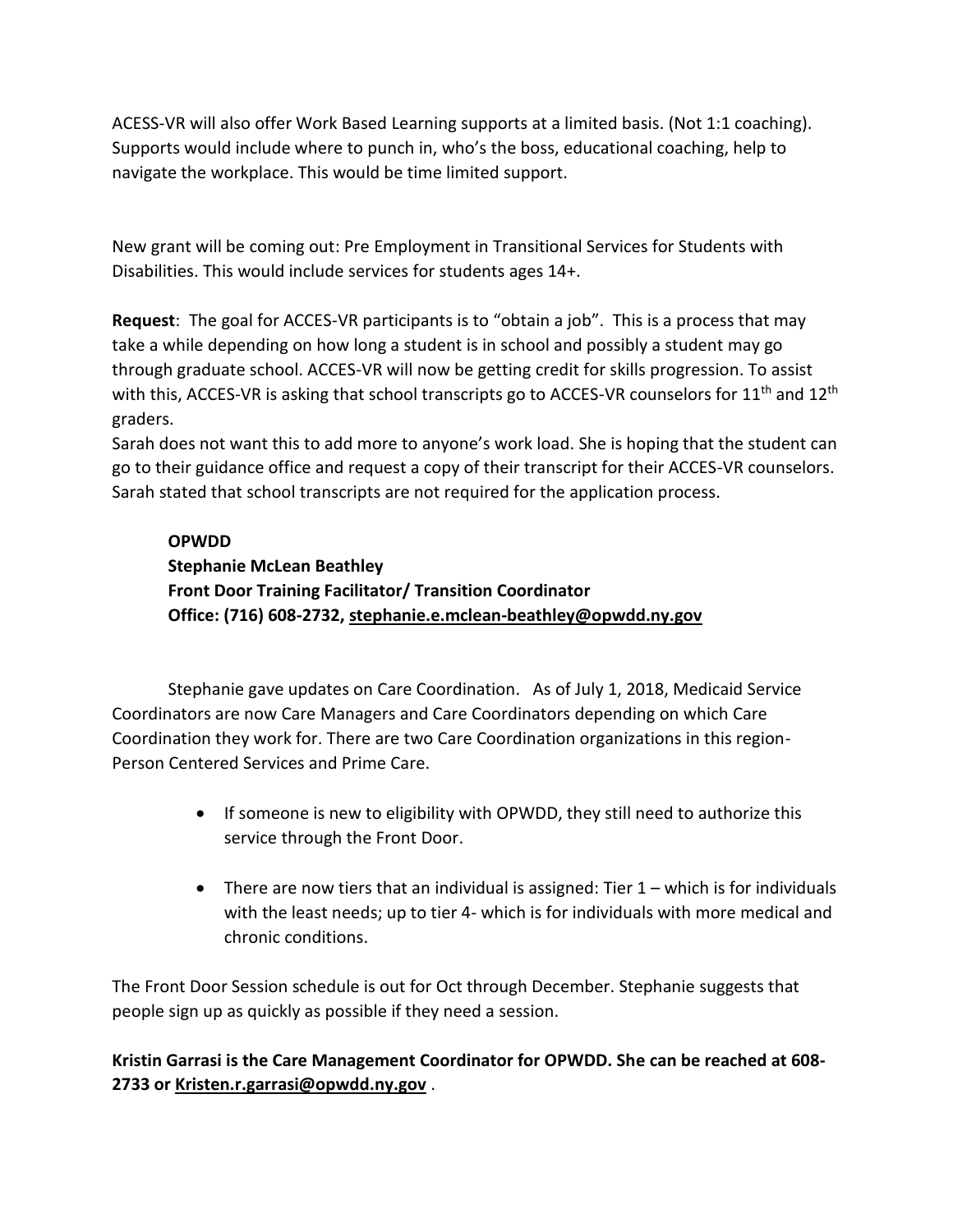Stephanie said that Transition starts the first week of October with little changes to what is required.

For home schooled students- OPWDD is requiring quarterly reports and any other information such as services the student is receiving, such as PT. OPWDD is requiring this information now due to a significant number of home schooled students receiving transition services.

OPWDD will start taking information for transitioning students that are OPWDD eligible, even if they are not receiving services after graduating from high school. OPWDD wants to track any OPWDD eligible students and their status, in case they would like services at a later time.

**Office of Children and Family Services (OCFS) Division Juvenile Justice & Opportunities for Youth (DJJOY) Patricia Anderson and Daniel Smith Daniel Smith Intake Specialist Office: 716-847-3316[, Daniel.Smith@ocfs.ny.gov](mailto:Daniel.Smith@ocfs.ny.gov)**

Daniel Smith spoke about the DJJOY department at the Office of Children and Family Services. This agency is responsible for supervision of court placed youth. They support and monitor facility-based operations and programs, detention and community based services.

OCFS is responsible for the supervision and management of twelve facilities, located from Rochester to Brooklyn. Their facilities are non-secure, limited secure and secure facilities.

OCFS placement process:

- Youth is arrested.
- Youth is adjudicated in court and placed with OCFS.
- Youth is placed in a residential facility.
- Youth receives trauma informed treatment, health services and educational and vocational services.
- After completion of program, youth returns to community with aftercare services.

OCFS intake process:

- Youth is placed in OCFS custody.
- An Intake Specialist is assigned.
- Conduct a parent/youth intake interview.
- Obtain legal documentation to case.
- Obtain consents and request education records.
- Complete screens and assessments.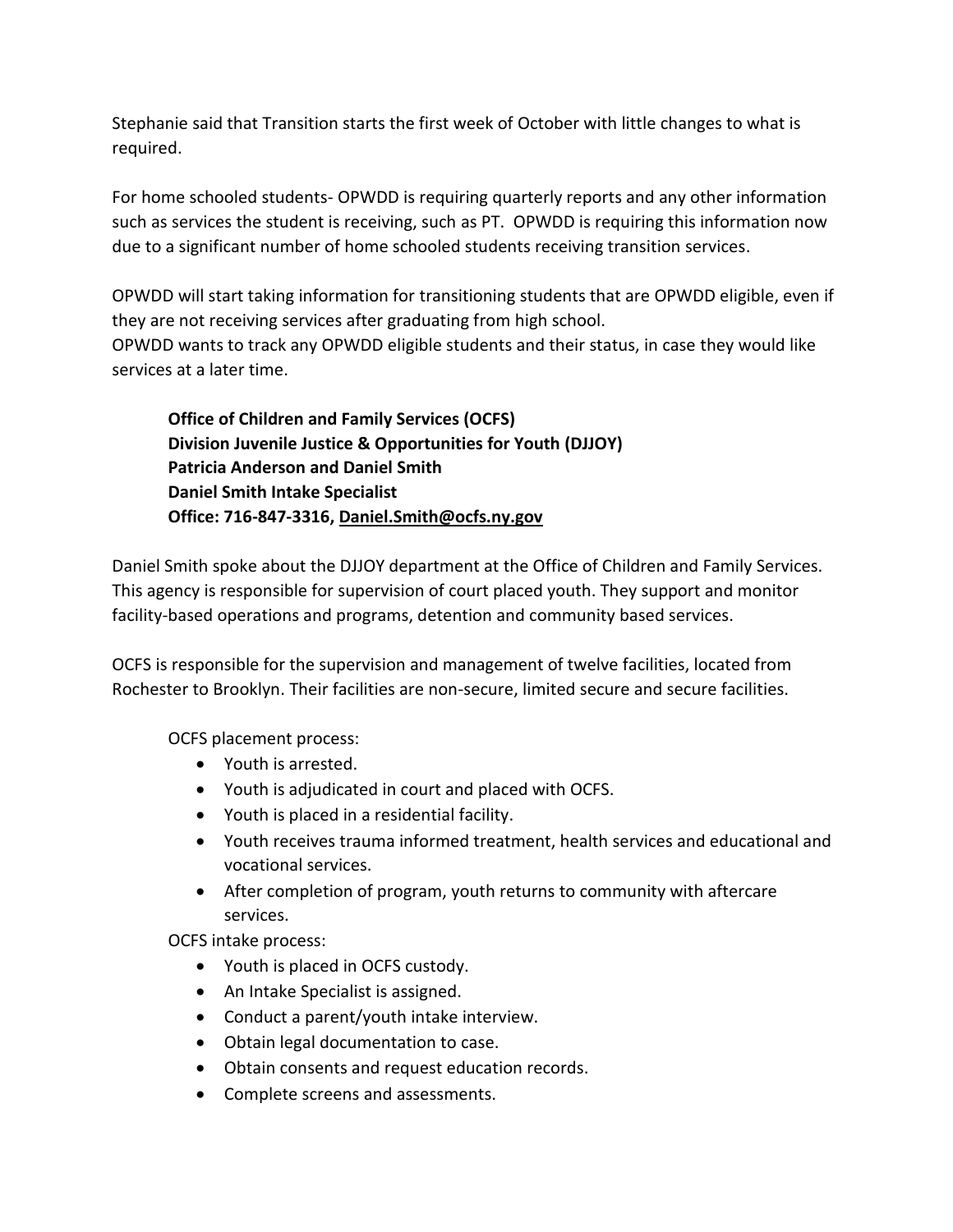Services in facility:

- Counseling- dialectical behavior therapy, sanctuary psycho-educational groups and substance abuse treatment.
- Education is provided according to NYS Education Department. CSE is available and IEP's can be put into place.
- TASC is available.
- Academic and vocational courses are offered so students can earn credits that can be applied toward their high school diploma when they return to home district. (School is offered all year and summer school). Classes are 12:1:1. Science lab minutes are recorded and are sent back to their school. Most youth need credit recovery when they return back to their school district.
- Health services available seven days per week. Also, dental is available.
- Recreation services- both indoor and outdoor.
- Religious services- Participation is voluntary.
- Vocational opportunities- vary by facility.
- Mental health services are combined through psychologists, social workers and psychiatrists.

OCFS Aftercare is provided by a youth counselor, who works with both youth and their family right from the start during the placement process. The counselor organizes family visits and assists with communication while youth are in placement.

They also assist with transitioning youth back into their communities.

Daniel mentioned that there are tight timelines to obtain information on youth once they are in detention. (There is a two week period that youth are in detention before they go to a residential placement). There are sometimes barriers to obtaining education records. Sometimes school districts do not have an identified point person who can provide information for multiple school placements.

OCFS is not required to have FERBA release to obtain student records. If a school district needs a FERBA signed, let OCFS know as soon as possible.

### **Elizabeth Loughran-Amorese, Erie 1 BOCES RSE TASC, Office: 716-821-7518[, eloughran-amorese@e1b.org](mailto:eloughran-amorese@e1b.org) NYSED Updates:**

Liz discussed updates on Transition Services. She reported that there are unprecedented changes in all systems supporting transition planning. Liz recommended the importance of attending transition meetings.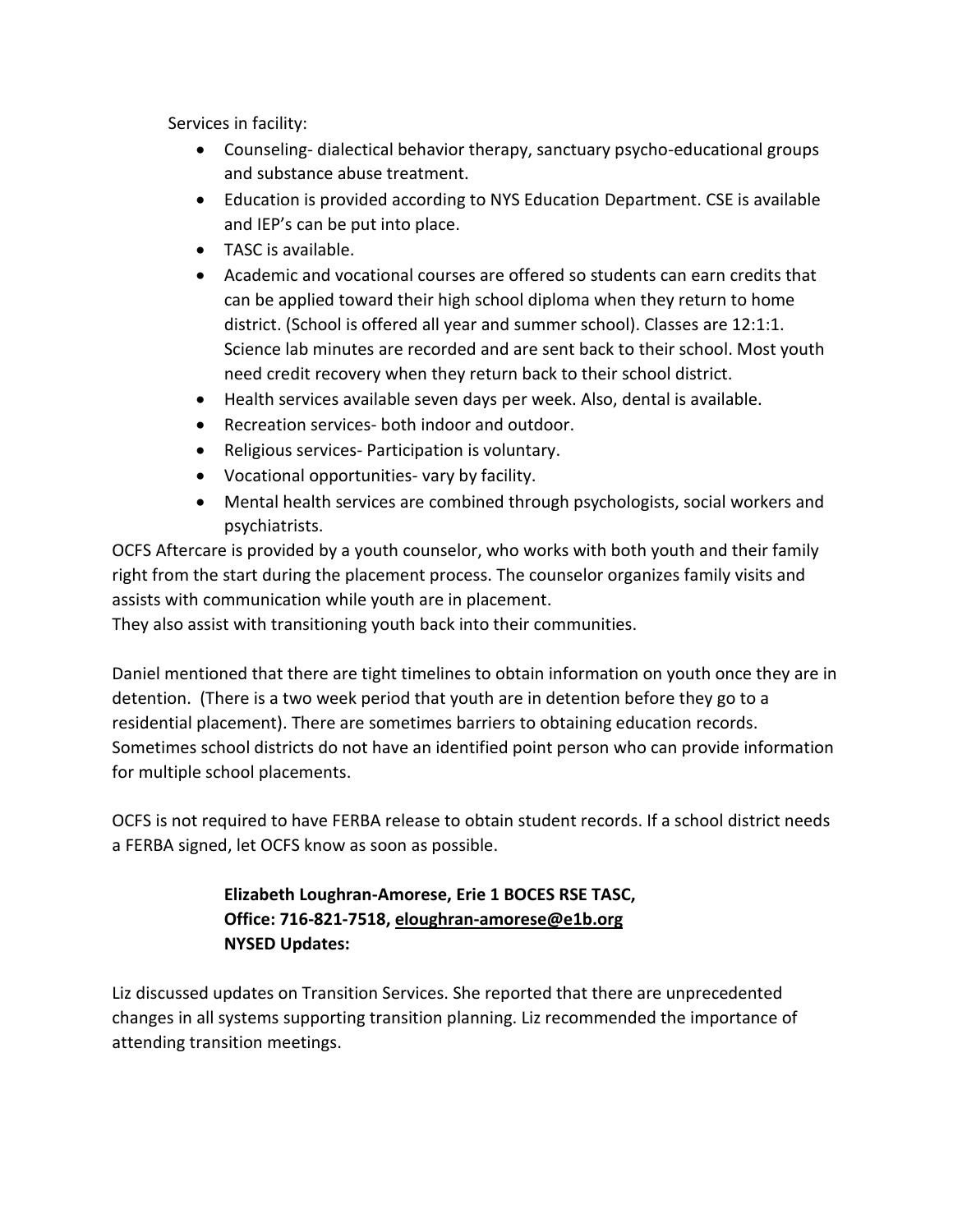Liz spoke about the use of transition assessments within school districts, which a student interview is a common at most schools. She mentioned that additional assessments may be needed.

It is important that transition assessments be kept in a certain place at each school district, so there is assess to them if needed, especially during the summer.

Liz also reported that there is a shift on how IEP meetings will look like. IEP meetings will be trending to students participating during their IEP meetings. There are already school districts in this area that have student led IEP meetings. Liz stated that there is evidenced based practice that student led IEP's have more successful results.

School districts continue to improve on communicating graduating options with parents. Parent Network has great documents for parents to help explain graduation options.

Liz also discussed Superintendent's Determination as a graduation option. This is an option for students who have passed ELA and Math, and completed CDOS; can be eligible for Superintendent's Determination. (Parents need to request).

If a student exited school without a diploma or CDOS, and is not 21 years of age yet, the student can re-enroll. The student would need an IEP, have to be in coursework and receive services to be eligible for Superintendent's Determination.

Update on Indicator 13 protocols: NYS continues to work on alignment between federal and NYS requirements with Special Education and transition services.

Liz also reported that the Transition Resource Manual is online, and it is free. If you need an assessable format, just let her know.

There will also be a new training offered through RSE-TASC- Supporting Students with Severe Disabilities. (See attached schedule- RSE-TASC Transition Events 2018-19)

### **3. Updates:**

**a. Tonia Weishman- Parent Network** stated that there are many trainings offered for students that are graduating and their parents. Tonia also mentioned that there is an Eligibility Navigator available at Parent Network to assist parents with the OPWDD process.

Families can call to start the process. (They need parent permission if an agency contacts Parent Network on the behalf of the family).

Parent Network has a guide up to date with OPWDD updates, in language that everyone can understand. They will email, text or mail any changes.

Tonia spoke about the Aquarium of Niagara First Friday, for families with autism and other special healthcare needs. This is offered at a special discounted rate. (See flyer attached).